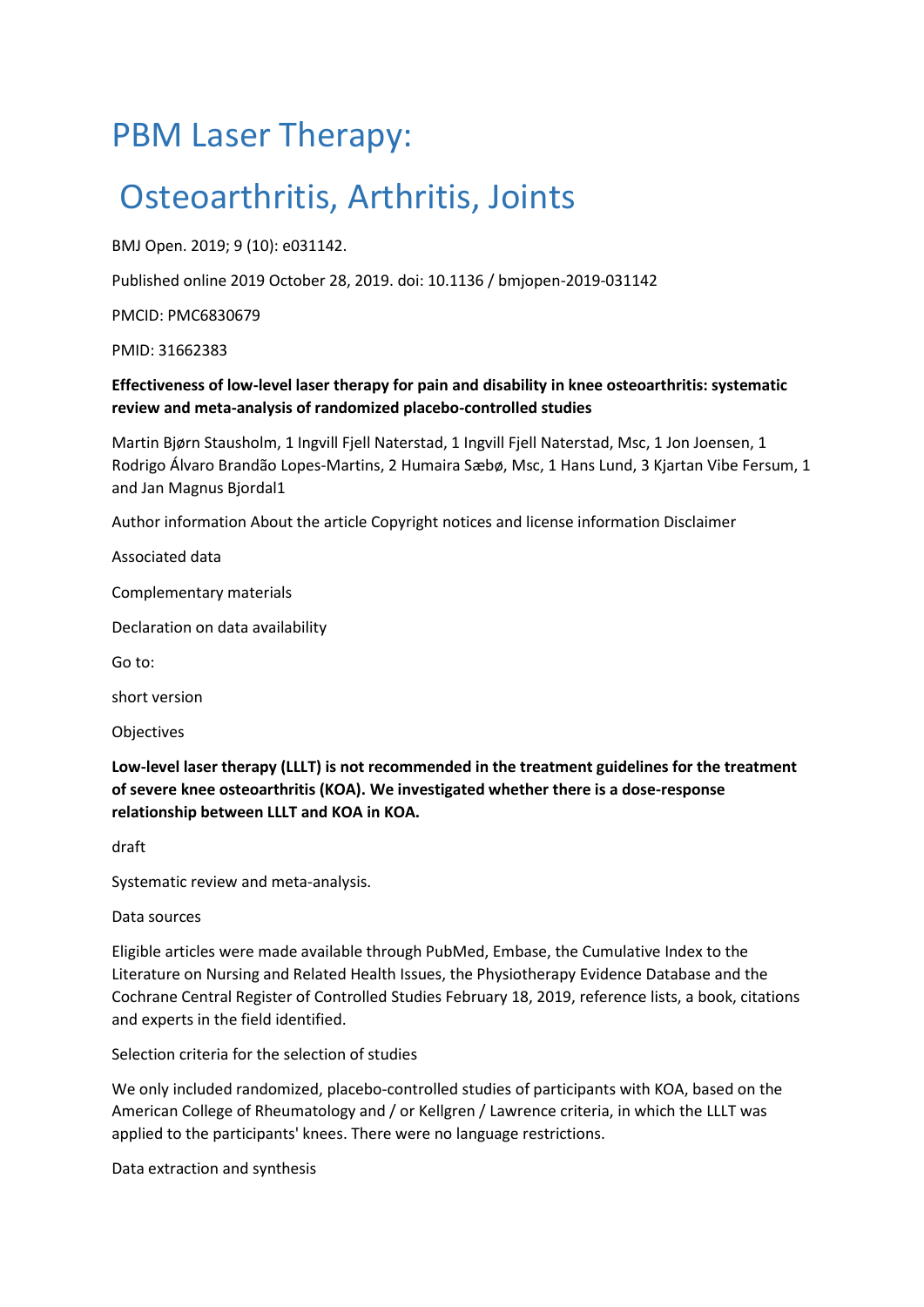The included studies were synthesized using meta-analyzes of random effects and divided into subgroups by dose, using the treatment recommendations of the World Association for Laser Therapy. The Cochrane tool was used to determine the risk of preload.

#### Results

22 studies (n = 1063) were meta-analyzed. The risk of distortion was negligible. Overall, the pain from LLLT compared to placebo at the end of therapy (14.23 mm visual analog scale (VAS; 95% CI 7.31 to 21.14)) and at follow-up examinations 1-12 weeks later (15 , 92 mm VAS (95% CI 6.47 to 25.37)) significantly reduced. The subgroup analysis showed that the pain caused by the recommended LLLT doses compared to placebo at the end of therapy (18.71 mm (95% CI 9.42 to 27.99)) and during the follow-up examinations 2-12 weeks after the end of therapy ( 23.23 mm VAS (95% CI 10.60 to 35.86)) were significantly reduced. The pain reduction compared to the recommended LLLT doses reached its peak during the follow-up examinations 2-4 weeks after the end of therapy (31.87 mm VAS significantly above placebo (95% CI 18.18 to 45.56)). The LLLT also significantly reduced disability. No adverse events were reported.

#### conclusion

LLLT reduces pain and disability in KOA at 4-8 J with a wavelength of 785-860 nm and at 1-3 J with a wavelength of 904 nm per treatment site.

PROSPERO registration number

#### CRD42016035587.

Key words: phototherapy, laser therapy, knee osteoarthritis, systematic review, meta-analysis

Strengths and Limitations of this Study

The review was carried out in accordance with a detailed a-priori published protocol which contained, for example, criteria for laser dose subgroups.

There were no language restrictions; four (18%) of the included studies were reported in non-English.

A number of meta-analyzes were performed to assess the effect of low-level laser therapy on pain over time.

In each case three people independently extracted the result data from the included study articles in order to ensure high reproducibility of the meta-analyzes.

The overview lacks quality of life analyzes, a detailed analysis of the time-effect analysis of the disability and direct comparisons between low-level laser therapy and other interventions.

### **The influence of radiation with a low-level diode laser on the proteoglycan content in arthritic cartilage in rabbits**

Tonio Gottlieba, BjĶrn JĶrgensenb, Ewa Rohdec, Gerhard Mļllerc, Eike Eric Schellera,

Ev. Hospital Hubertus, Spanische Allee 10-14, 14129 Berlin, Germany Endocenter Martin Luther Hospital, Caspar-Theyà -Str. 27-31, 14193, Berlin, Germany cInstitute for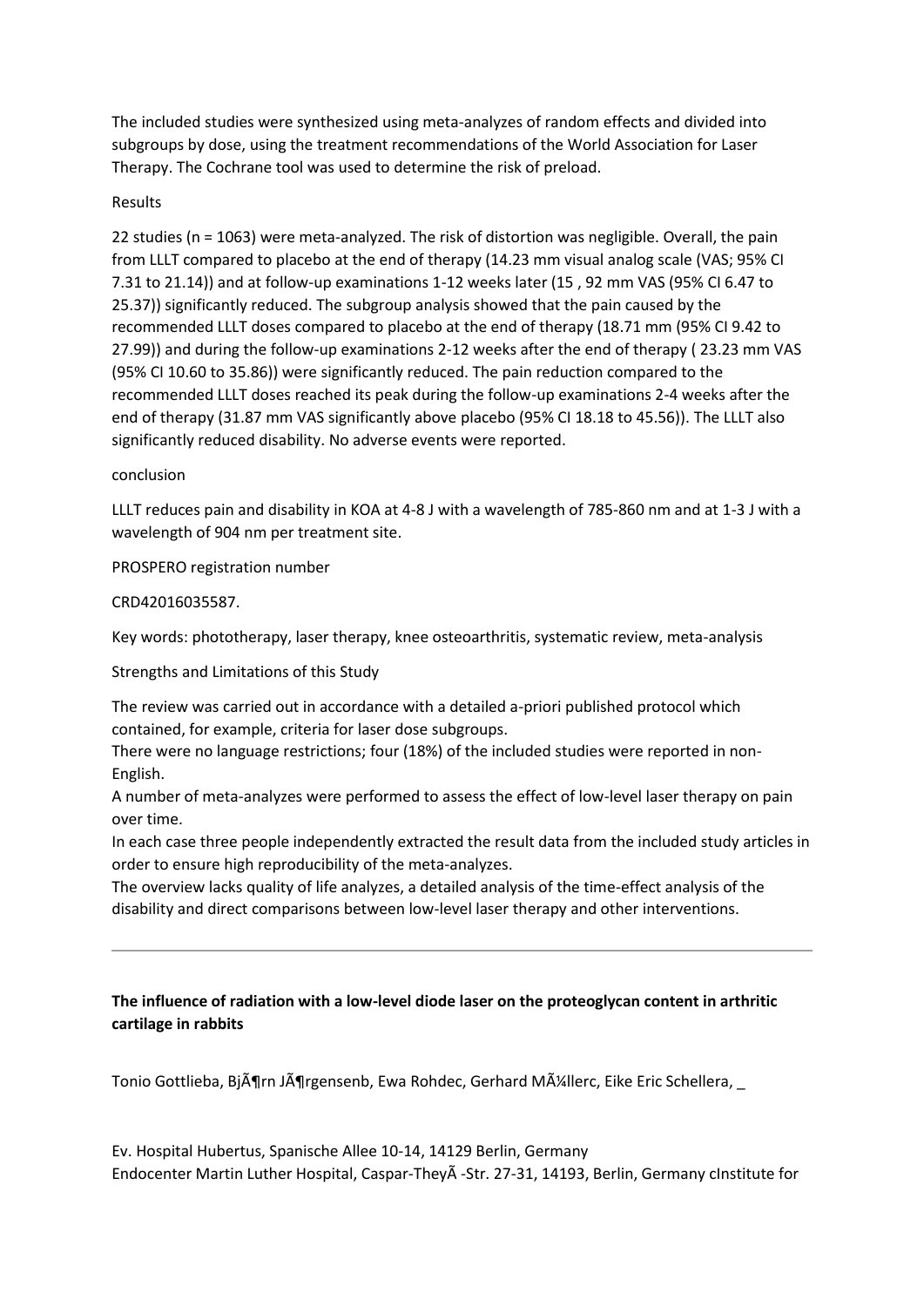Medical Physics and Laser Medicine, Charite 'Campus Benjamin Franklin, Fabeckstr. 60-62, 14195, Berlin, Germany.

Received November 24, 2005; adopted December 16, 2005

Abstract: The course of osteoarthritis was investigated using an animal experimental osteoarthritis model, taking into account macroscopic aspects and the proteoglycan and glycosaminoglycan levels. Based on these parameters, the influence of a diode laser with low power and a wavelength of 692.6 nm on the course of osteoarthritis was investigated. Thirty days after the joint instability operation, another operation was performed in which the femoral condyles were irradiated with different energy densities. Seven days after the second operation, macroscopic findings were made and the proteoglycan content was determined on the basis of the quantitative determination according to Taylor and Jeffre.

Macroscopically, a progressively increasing severity of the cartilage changes in the course of the osteoarthritis and a decrease in the proteoglycan content was found. The changes in the irradiated joints were found to be less severe, with the higher energy density having a greater positive impact of statistical significance.

r 2006 Elsevier GmbH. All rights reserved. Keywords: cartilage; Laser; Proteoglycans; Spectrophotometry

**Low-Level Laser Therapy for Zymosan-Induced Arthritis in Rats: Importance of Illumination**

Time Ana P. Castano MD1,2, Tianhong Dai PhD1,2, Ilja Jaroslawskij PhD3, Richard Cohen MD3, William A. Apruzzese PhD3, Michael H. Smotrich PhD3, Michael R Hamblin PhD1,2,4, \* Article first published online: 20 JUL 2007

DOI: 10.1002 / lsm.20516

Copyright © 2007 Wiley-Liss, In

Keywords:

Biostimulation; Low-level light therapy; Zymosan-induced arthritis; Photobiomodulation; Cold laser; Prostaglandin E2 short version

background

For many years it has been suggested that low-level laser (or light) therapy (LLLT) can reduce the pain, swelling, and inflammation associated with various forms of arthritis. It is believed that light is